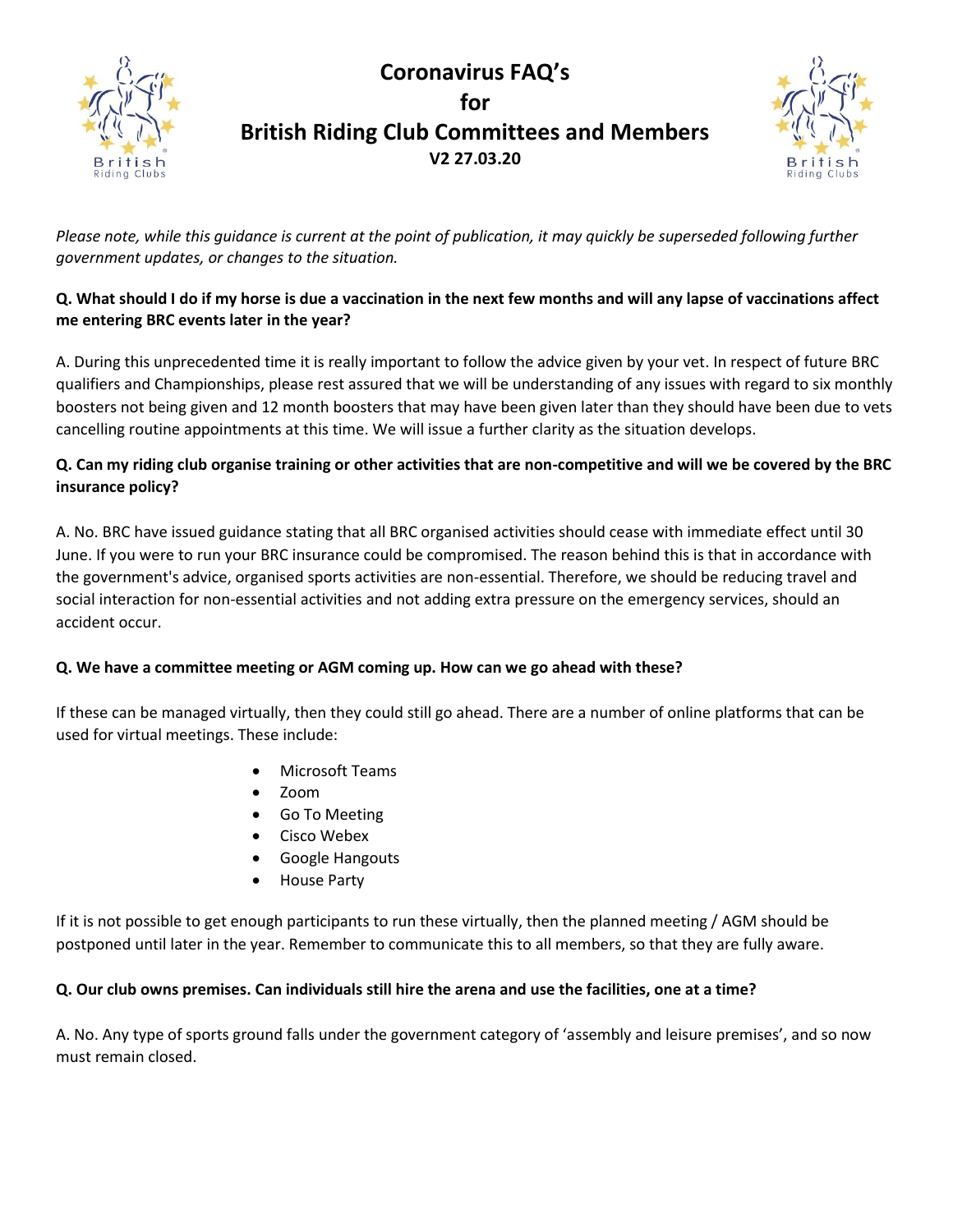#### **Q, Can I continue to travel to care for my horse?**

Horse welfare is critical and grooms or the sole carer for a horse should travel to provide care for horses. Where horses are kept in livery, the BHS advises that horse owners respect the protocol put in place by the yard owner or manager and work as a team to agree a care plan for your horse(s).

#### **Q. Can I continue to ride my own horse?**

We are getting a lot of questions in relation to riding your horse, for which there are no specific government guidelines at present. We advise that it is not appropriate to put unnecessary pressure on the emergency services and everyone should make their own individual decision as to whether riding is necessary at this time.

#### **Q, Can I continue to visit my instructor or have an instructor visit my yard to continue with my lessons?**

The BHS advises that in line with government advice, no unnecessary travel takes place during this time. That would include travelling your horse for a lesson, or having an instructor come to you for this purpose.

#### **Q. Can my farrier still attend to my horse?**

A[. The British Farriers and Blacksmiths Association have advised their members](https://www.forgeandfarrier.co.uk/bfba-news/1067/coronavirus-covid-19-24-03-20.htm), "Farriers provide a vital role in maintaining the welfare of many equines. It is our understanding that you may travel to work but please carefully consider if this is essential. Please adhere to the highest levels of biosecurity and be seen to be adhering to them. We encourage you all to consider very carefully your movements and what you class as being essential."

#### **Q. Is my horse at risk from COVID-19?**

According to the World Organisation for Animal Health (OIE) the current spread of Covid-19 is a result of human-to-human transmission, and, to date, there is no evidence that companion animals can spread the disease. Therefore, there is no justification in taking measures against companion animals which may compromise their welfare.

#### **Q. Does my club have insurance for the events we have had to cancel where costs have already been incurred?**

A. You would only have insurance for your events if this is something that your club has arranged independently. Abandonment cover is costly, and BRC do insure some of the larger Championships, but this would not include your club activities. Also, abandonment cover is usually just for cancellation due to bad weather, and it does not cover cancelling because of disease.

# **Q. We had a venue booked for an event and had paid the deposit. They are not willing to give the deposit back. Is there anything we can do?**

A. Do you have a contract with the venue which detailed cancellation costs? Sometimes, this would state a fee such as 50% to be paid if the event did not go ahead. It would certainly be a good idea to try to negotiate with the venue perhaps they could keep a credit note for you to use in the future. We all need to try and work together to keep all our organisations going.

## **Q. What can we do instead to keep the momentum of the club going?**

A. We would encourage committees to still meet virtually if possible. Keep planning for events after the 30 June as we would expect uptake to be high. Perhaps you could do a virtual quiz for members or judge some photo competitions or virtual awards. Take the time to write about your club and some recent activities and send that to us for publication in Rider. You could also think about taking some BHS Challenge Awards, members could use their time away from